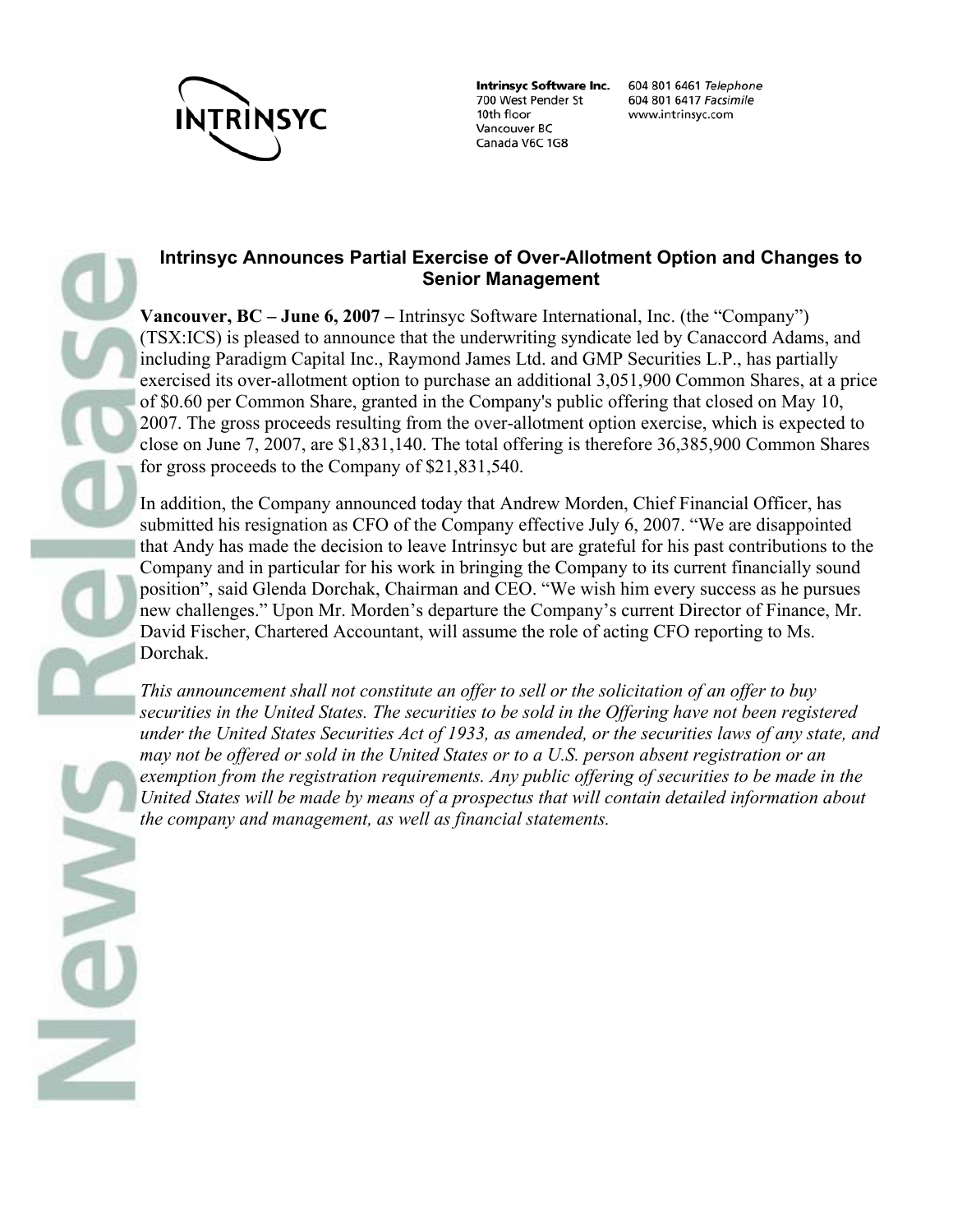

**Intrinsyc Software Inc.** 700 West Pender St 10th floor Vancouver BC Canada V6C 1G8

604 801 6461 Telephone 604 801 6417 Facsimile www.intrinsyc.com

### **About Intrinsyc Software International, Inc.**

Intrinsyc is a leader in software and services that enable next-generation handheld and embedded products, including mobile handsets, smart phones and converged devices. The company's mobile software products, engineering services, and years of expertise help OEMs, service providers, and silicon providers deliver compelling wireless products with faster time-to-market and improved development cost. Intrinsyc is the licensor of the Soleus™ platform based on Windows® Embedded CE for consumer handset development. Intrinsyc is a Windows® Embedded Gold Partner, the 2007 Windows Embedded Excellence Award winner for System Integrator, and a Symbian Platinum Partner. Intrinsyc is publicly traded on the Toronto Stock Exchange (symbol: ICS) and headquartered in Vancouver, Canada with regional offices in the United Kingdom, the United States, Taiwan and Barbados.

Intrinsyc and Intrinsyc logo are registered trademarks, and Soleus and Soleus logo are trademarks in Canada, the European Community and the U.S.A. of Intrinsyc Software International, Inc. All other marks are the trademarks of the respective owners and are hereby acknowledged.

### www.Intrinsyc.com

### **Forward Looking Statements**

This press release contains statements which, to the extent that they are not recitations of historical fact may constitute forward-looking information. Such forward-looking statements may include financial and other projections as well as statements regarding the Company's future plans, objectives, performance, revenues, growth, profits, operating expenses or the Company's underlying assumptions. The words "may", "would", "could", "will", "likely", "expect", "anticipate", "intend", "estimate", "intend", "plan", "forecast", "project", "estimate" and "believe" or other similar words and phrases are intended to identify forward-looking statements. Persons reading this press release are cautioned that such statements are only predictions, and that the Company's actual future results of performance may be materially different.

Such forward-looking statements involve known and unknown risks, uncertainties and other factors which may cause actual results to differ materially from those expressed or implied by such forward-looking statements. These risks and uncertainties include the risk factors set out in the Company's Annual Information Form. Forward-looking statements regarding affairs other than the Company's are subject to further risks and uncertainties that the Company may not be aware of.

The Company disclaims any intention or obligation to update or revise forward-looking information, whether as a result of new information, future events or otherwise.